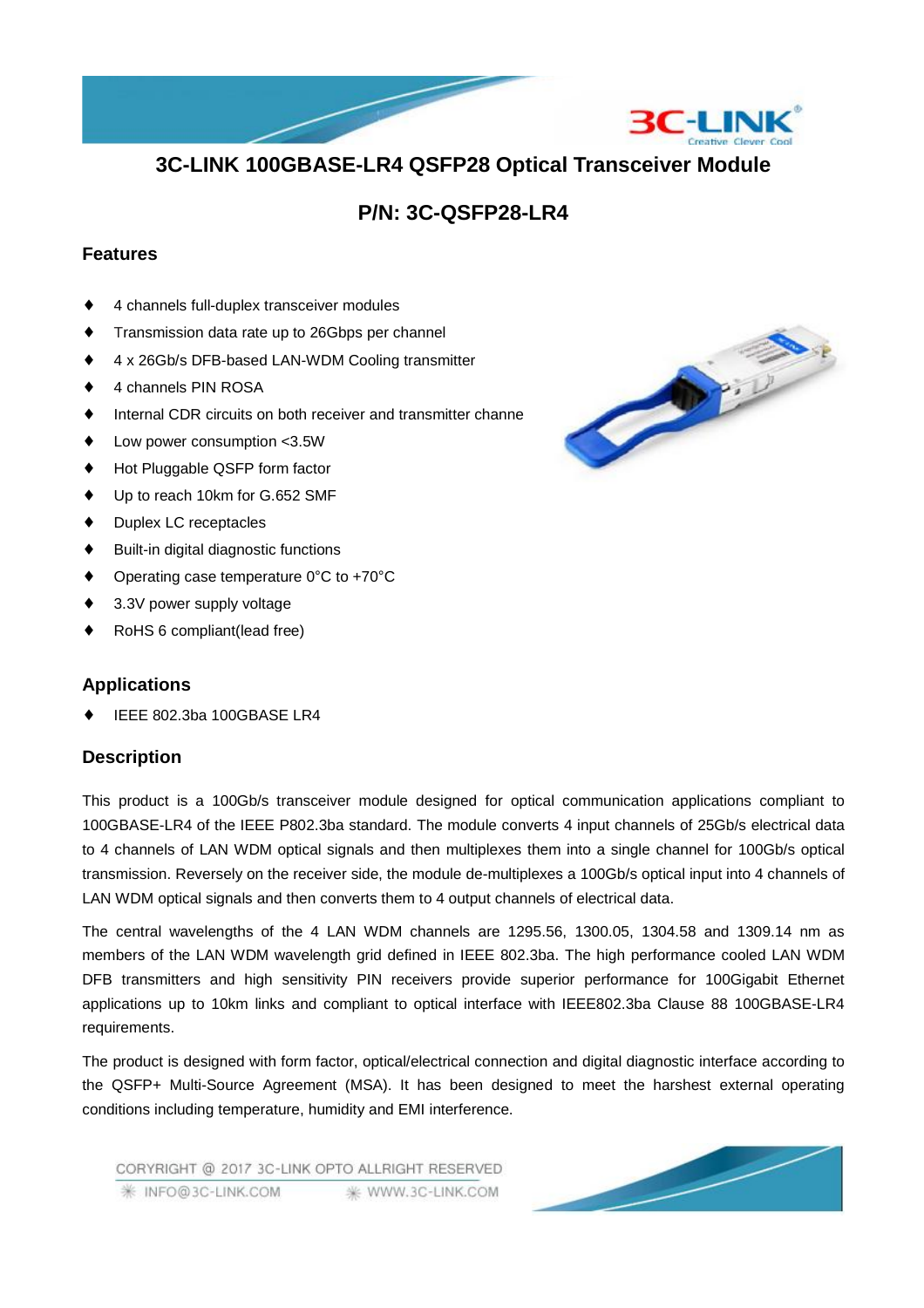



## **Figure1. Module Block Diagram**

#### **Absolute Maximum Ratings**

| <b>Parameter</b>                  | <b>Symbol</b> | <b>Min</b> | <b>Max</b> | <b>Unit</b> |
|-----------------------------------|---------------|------------|------------|-------------|
| <b>Supply Voltage</b>             | Vcc           | $-0.3$     | 3.6        |             |
| Input Voltage                     | Vin           | $-0.3$     | $Vcc+0.3$  | V           |
| Storage Temperature               | Tst           | $-20$      | 85         | °C          |
| <b>Case Operating Temperature</b> | Top           | $\Omega$   | 70         | °C          |
| Humidity(non-condensing)          | Rh            | 5          | 85         | $\%$        |
| Damage Threshold, each Lane       | TН            | 5.5        |            | dBm         |

## **Recommended Operating Conditions**

| _                          |               |            |                |            |             |
|----------------------------|---------------|------------|----------------|------------|-------------|
| <b>Parameter</b>           | <b>Symbol</b> | <b>Min</b> | <b>Typical</b> | <b>Max</b> | <b>Unit</b> |
| Supply Voltage             | Vcc           | 3.13       | 3.3            | 3.47       | V           |
| Operating Case temperature | Tca           | 0          |                | 70         | °C          |
| Data Rate Per Lane         | fd            |            | 25.78125       |            | Gbps        |
| Humidity                   | Rh            | 5          |                | 85         | $\%$        |

CORYRIGHT @ 2017 3C-LINK OPTO ALLRIGHT RESERVED

**₩ INFO@3C-LINK.COM** ₩ WWW.3C-LINK.COM

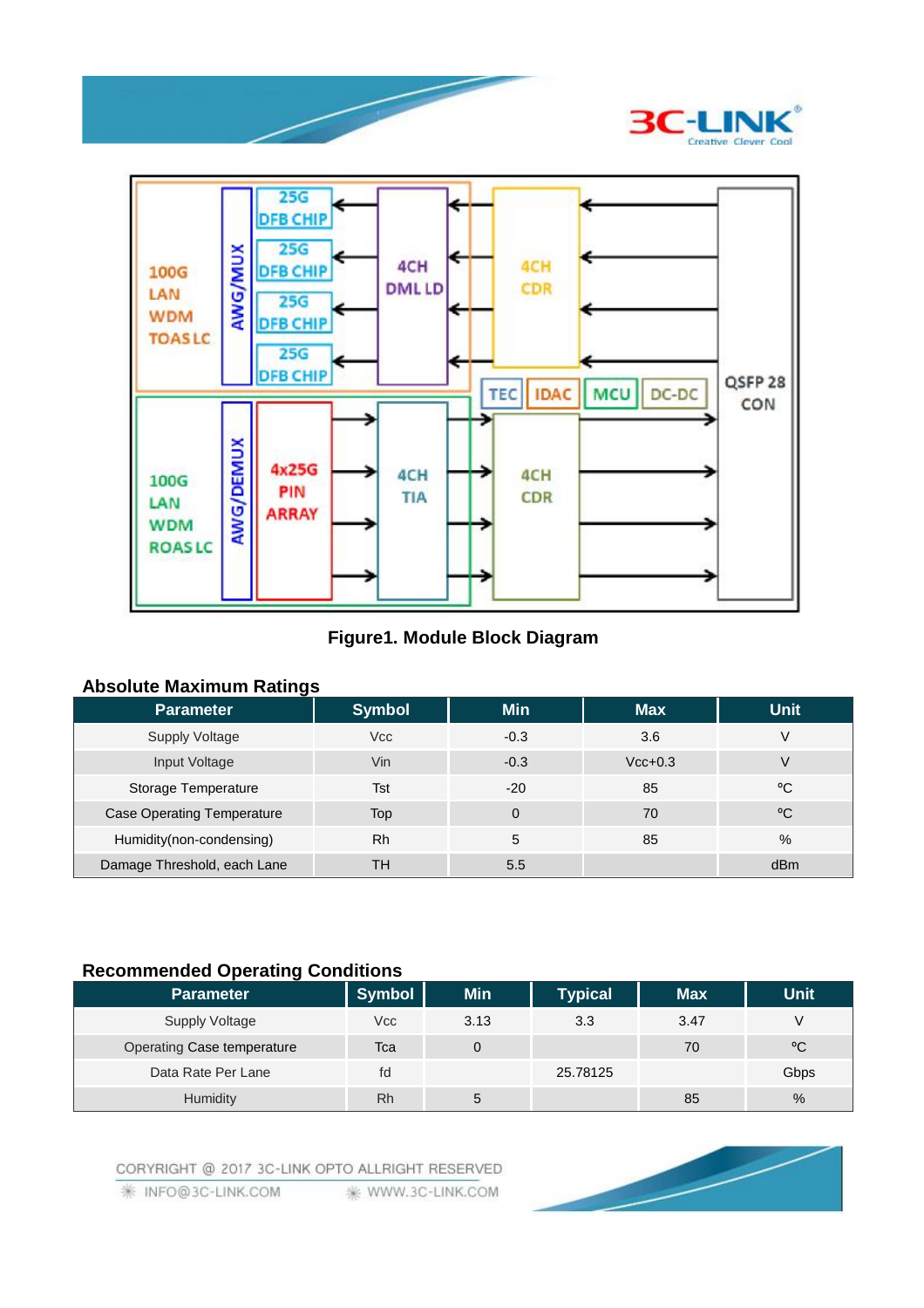|                          |       | Creative Clever Cool |    |
|--------------------------|-------|----------------------|----|
| Power Dissipation        |       | 3.5                  | W  |
| Link Distance with G.652 | 0.002 | 10                   | km |

## **Electrical Specifications**

| <b>Parameter</b>                                          | <b>Symbol</b> | <b>Min</b>             | <b>Typical</b> | <b>Max</b> | <b>Unit</b>    |
|-----------------------------------------------------------|---------------|------------------------|----------------|------------|----------------|
| <b>Power Consumption</b>                                  | P             |                        |                | 3.5        | W              |
| <b>Supply Current</b>                                     | <b>Icc</b>    |                        |                | 1.06       | $\overline{A}$ |
| <b>Transceiver Power-on</b><br><b>Initialization Time</b> |               |                        |                | 2000       | ms             |
|                                                           |               | Transmitter(each Lane) |                |            |                |
| Single-ended Input Voltage<br>Tolerance                   |               | $-0.3$                 |                | 4.0        | $\vee$         |
| AC Common Mode Input Voltage<br><b>Tolerance</b>          |               | 15                     |                |            | mV             |
| <b>Differential Input Voltage</b>                         |               | 50                     |                |            | mVpp           |
| Differential Input Voltage Swing                          | Vin           |                        |                | 900        | mVpp           |
| Differential Input Impedance                              | Zin           | 90                     | 100            | 110        | Ohm            |
|                                                           |               | Receiver(each Lane)    |                |            |                |
| Single-ended Output Voltage                               |               | $-0.3$                 |                | 4.0        | $\vee$         |
| AC Common Mode Output Voltage                             |               |                        |                | 7.5        | mV             |
| Differential Output Voltage Swing                         | Vout          | 300                    |                | 850        | mVpp           |
| Differential Output Impedance                             | Zout          | 90                     | 100            | 110        | Ohm            |

#### **Note:**

Power-on Initialization Time is the time from when the power supply voltages reach and remain above the minimum recommended operating supply voltages to the time when the module is fully functional.

# **Optical Characteristics**

### **Table 3 - Optical Characteristics**

| QSFP28 100GBASE-LR4 |        |            |                |            |             |              |
|---------------------|--------|------------|----------------|------------|-------------|--------------|
| <b>Parameter</b>    | Symbol | <b>Min</b> | <b>Typical</b> | <b>Max</b> | <b>Unit</b> | <b>Notes</b> |
|                     | L0     | 1294.53    | 1295.56        | 1296.59    | nm          |              |
| Lane Wavelength     | L1     | 1299.02    | 1300.05        | 1301.09    | nm          |              |

CORYRIGHT @ 2017 3C-LINK OPTO ALLRIGHT RESERVED

**/ INFO@3C-LINK.COM ※ WWW.3C-LINK.COM**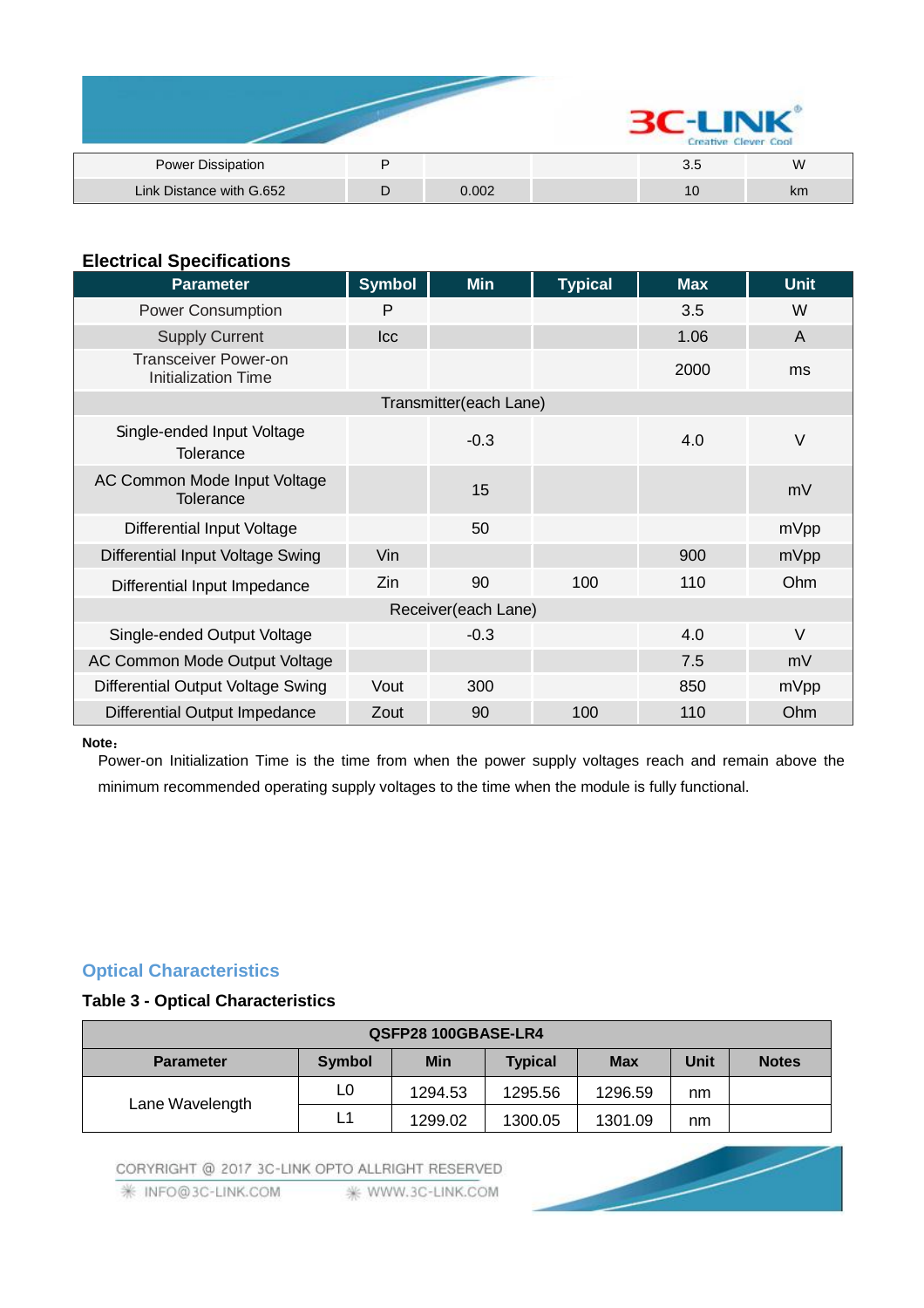



|                                                             | L2               | 1303.54                                | 1304.58 | 1305.63 | nm   |                |
|-------------------------------------------------------------|------------------|----------------------------------------|---------|---------|------|----------------|
|                                                             | L <sub>3</sub>   | 1308.09                                | 1309.14 | 1310.19 | nm   |                |
|                                                             |                  | <b>Transmitter</b>                     |         |         |      |                |
| <b>SMSR</b>                                                 | <b>SMSR</b>      | 30                                     |         |         | dB   |                |
| <b>Total Average Launch</b>                                 | $P_T$            |                                        |         | 10.5    | dBm  |                |
| Average Launch Power,                                       |                  |                                        |         |         |      |                |
| each Lane                                                   | PAVG             | $-4.3$                                 |         | 4.5     | dBm  |                |
| OMA, each Lane                                              | P <sub>OMA</sub> | $-1.3$                                 |         | 4.5     | dBm  | 1              |
| Difference in Launch Power                                  | Ptx, diff        |                                        |         | 5       | dB   |                |
| Launch Power in OMA                                         |                  | $-2.3$                                 |         |         | dBm  |                |
| TDP, each Lane                                              | <b>TDP</b>       |                                        |         | 2.2     | dB   |                |
| <b>Extinction Ratio</b>                                     | ER               | $\overline{4}$                         |         |         | dB   |                |
| RIN <sub>20</sub> OMA                                       | <b>RIN</b>       |                                        |         | $-130$  | dB/H |                |
| <b>Optical Return Loss</b>                                  | <b>TOL</b>       |                                        |         | 20      | dB   |                |
| <b>Transmitter Reflectance</b>                              | $R_T$            |                                        |         | $-12$   | dB   |                |
| Eye Mask coordinates:<br>X1, X2, X3, Y1, Y2, Y3             |                  | $\{0.25, 0.4, 0.45, 0.25, 0.28, 0.4\}$ |         |         |      | $\overline{2}$ |
| Average Launch Power OFF                                    | Poff             |                                        |         | $-30$   | dBm  |                |
|                                                             |                  | <b>Receiver</b>                        |         |         |      |                |
| Damage Threshold,                                           |                  |                                        |         |         |      | 3              |
| each Lane                                                   | $TH_d$           | 5.5                                    |         |         | dBm  |                |
| <b>Total Average Receive</b>                                |                  |                                        |         | 10.5    | dBm  |                |
| Average Receive Power,                                      |                  |                                        |         |         |      |                |
| each Lane                                                   |                  | $-10.6$                                |         | 4.5     | dBm  |                |
| Receive Power (OMA),                                        |                  |                                        |         |         |      |                |
| each Lane                                                   |                  |                                        |         | 4.5     | dBm  |                |
| Receiver Sensitivity (OMA),                                 |                  |                                        |         |         |      |                |
| each Lane                                                   | <b>SEN</b>       |                                        |         | $-8.6$  | dBm  |                |
| <b>Stressed Receiver</b><br>Sensitivity (OMA),<br>each Lane |                  |                                        |         | $-6.8$  | dBm  | 4              |

CORYRIGHT @ 2017 3C-LINK OPTO ALLRIGHT RESERVED

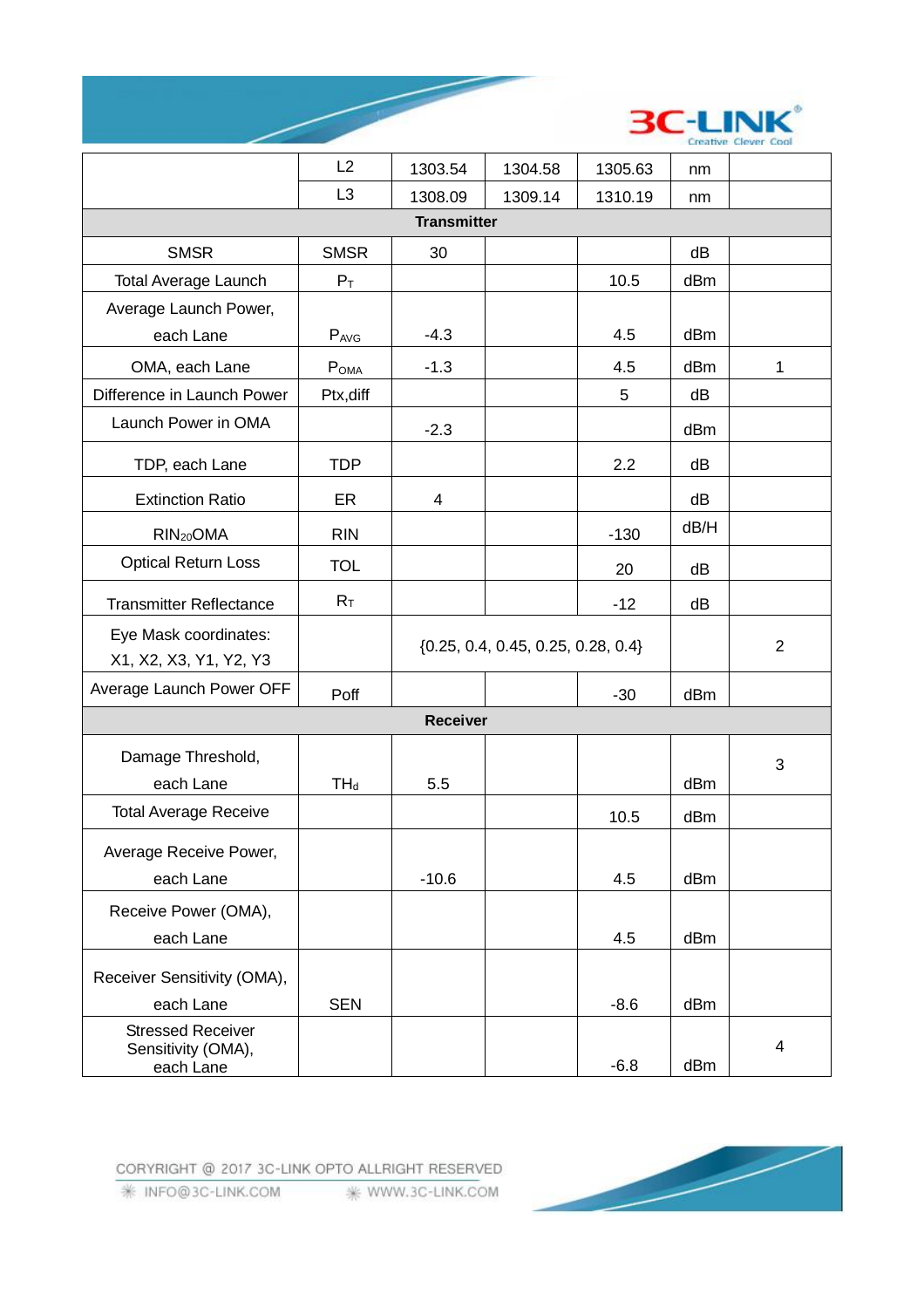

| Difference in Receive Power<br>between any Two Lanes |             |                                                                |       |     |            |   |
|------------------------------------------------------|-------------|----------------------------------------------------------------|-------|-----|------------|---|
| (OMA)                                                | Prx, diff   |                                                                |       | 5.5 | dВ         |   |
| <b>LOS Assert</b>                                    | LOSA        |                                                                | $-18$ |     | dBm        |   |
| <b>LOS Deassert</b>                                  | <b>LOSD</b> |                                                                | $-15$ |     | dBm        |   |
| <b>LOS Hysteresis</b>                                | <b>LOSH</b> | 0.5                                                            |       |     | dВ         |   |
| Receiver Electrical 3 dB                             |             |                                                                |       |     |            |   |
| upper Cutoff Frequency,                              | Fc          |                                                                |       | 31  | <b>GHz</b> |   |
| each Lane                                            |             |                                                                |       |     |            |   |
|                                                      |             | <b>Conditions of Stress Receiver Sensitivity Test (Note 5)</b> |       |     |            |   |
| Vertical Eye Closure<br>Penalty, each Lane           |             |                                                                | 1.8   |     | dВ         | 5 |
| Stressed Eye J2 Jitter,<br>each Lane                 |             |                                                                | 0.3   |     | UI         |   |
| Stressed Eye J9 Jitter,<br>each Lane                 |             |                                                                | 0.47  |     | UI         |   |

**Note:**

- 1. Even if the TDP < 1 dB, the OMA min must exceed the minimum value specified here.
- 2. See Figure 4 below.
- 3. The receiver shall be able to tolerate, without damage, continuous exposure to a modulated optical input signal having this power level on one lane. The receiver does not have to operate correctly at this input power.
- 4. Measured with conformance test signal at receiver input for BER =  $1x10^{-12}$ .
- 5. Vertical eye closure penalty and stressed eye jitter are test conditions for measuring stressed receiver sensitivity. They are not characteristics of the receiver.



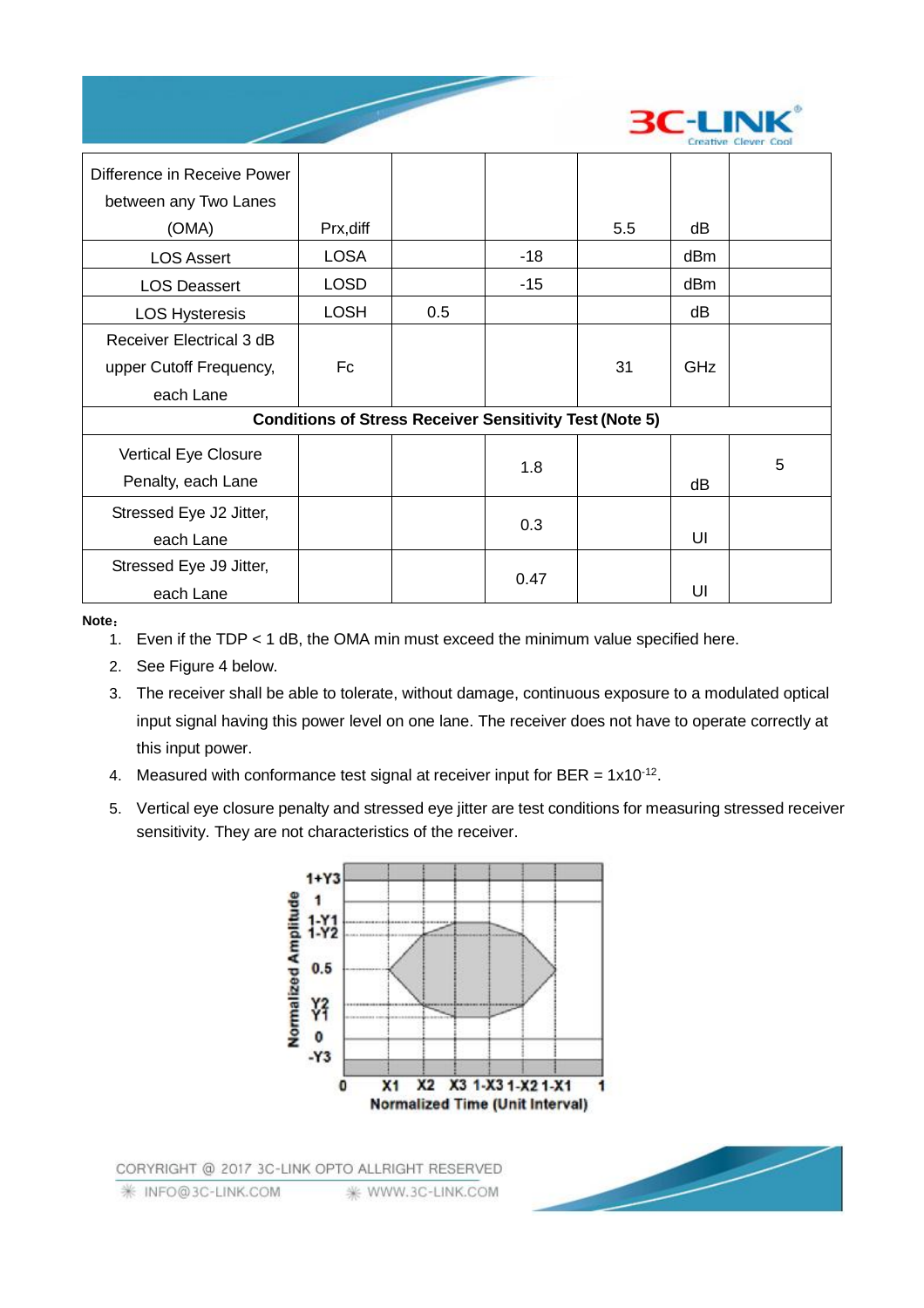

# **Pin Descriptions**

| <b>Pin</b>     | <b>Logic</b>    | <b>Symbol</b>  | <b>Name/Description</b>                             | Ref.           |
|----------------|-----------------|----------------|-----------------------------------------------------|----------------|
| 1              |                 | <b>GND</b>     | <b>Module Ground</b>                                | 1              |
| $\overline{2}$ | CML-I           | $Tx2-$         | Transmitter inverted data input                     |                |
| $\sqrt{3}$     | CML-I           | $Tx2+$         | Transmitter non-inverted data input                 |                |
| 4              |                 | <b>GND</b>     | Module Ground                                       | $\mathbf{1}$   |
| 5              | CML-I           | $Tx4-$         | Transmitter inverted data input                     |                |
| 6              | CML-I           | $Tx4+$         | Transmitter non-inverted data input                 |                |
| 7              |                 | <b>GND</b>     | Module Ground                                       | 1              |
| 8              | LVTTL-I         | <b>MODSEIL</b> | <b>Module Select</b>                                | 2              |
| 9              | LVTTL-I         | ResetL         | <b>Module Reset</b>                                 | $\overline{2}$ |
| 10             |                 | <b>VCCRx</b>   | +3.3v Receiver Power Supply                         |                |
| 11             | <b>LVCMOS-I</b> | <b>SCL</b>     | 2-wire Serial interface clock                       | $\overline{2}$ |
| 12             | LVCMOS-I/O      | <b>SDA</b>     | 2-wire Serial interface data                        | 2              |
| 13             |                 | <b>GND</b>     | Module Ground                                       | 1              |
| 14             | CML-O           | $RX3+$         | Receiver non-inverted data output                   |                |
| 15             | CML-O           | <b>RX3-</b>    | Receiver inverted data output                       |                |
| 16             |                 | <b>GND</b>     | <b>Module Ground</b>                                | 1              |
| 17             | CML-O           | $RX1+$         | Receiver non-inverted data output                   |                |
| 18             | CML-O           | <b>RX1-</b>    | Receiver inverted data output                       |                |
| 19             |                 | <b>GND</b>     | Module Ground                                       | 1              |
| 20             |                 | <b>GND</b>     | <b>Module Ground</b>                                | $\mathbf{1}$   |
| 21             | CML-O           | <b>RX2-</b>    | Receiver inverted data output                       |                |
| 22             | CML-O           | $RX2+$         | Receiver non-inverted data output                   |                |
| 23             |                 | <b>GND</b>     | Module Ground                                       | 1              |
| 24             | CML-O           | RX4-           | Receiver inverted data output                       |                |
| 25             | CML-O           | $RX4+$         | Receiver non-inverted data output                   |                |
| 26             |                 | <b>GND</b>     | <b>Module Ground</b>                                | 1              |
| 27             | LVTTL-O         | ModPrsL        | Module Present, internal pulled down to GND         |                |
| 28             | LVTTL-O         | IntL           | Interrupt output, should be pulled up on host board | $\overline{2}$ |
| 29             |                 | <b>VCCTx</b>   | +3.3v Transmitter Power Supply                      |                |
| 30             |                 | VCC1           | +3.3v Power Supply                                  |                |
| 31             | <b>LVTTL-I</b>  | LPMode         | Low Power Mode                                      | $\overline{2}$ |
| 32             |                 | <b>GND</b>     | Module Ground                                       | $\mathbf{1}$   |
| 33             | CML-I           | $Tx3+$         | Transmitter non-inverted data input                 |                |
| 34             | CML-I           | $Tx3-$         | Transmitter inverted data input                     |                |
| 35             |                 | <b>GND</b>     | Module Ground                                       | 1              |
| 36             | CML-I           | $Tx1+$         | Transmitter non-inverted data input                 |                |
| 37             | CML-I           | $Tx1-$         | Transmitter inverted data input                     |                |
| 38             |                 | <b>GND</b>     | Module Ground                                       | 1              |

CORYRIGHT @ 2017 3C-LINK OPTO ALLRIGHT RESERVED

₩ INFO@3C-LINK.COM <sub>\*</sub> WWW.3C-LINK.COM

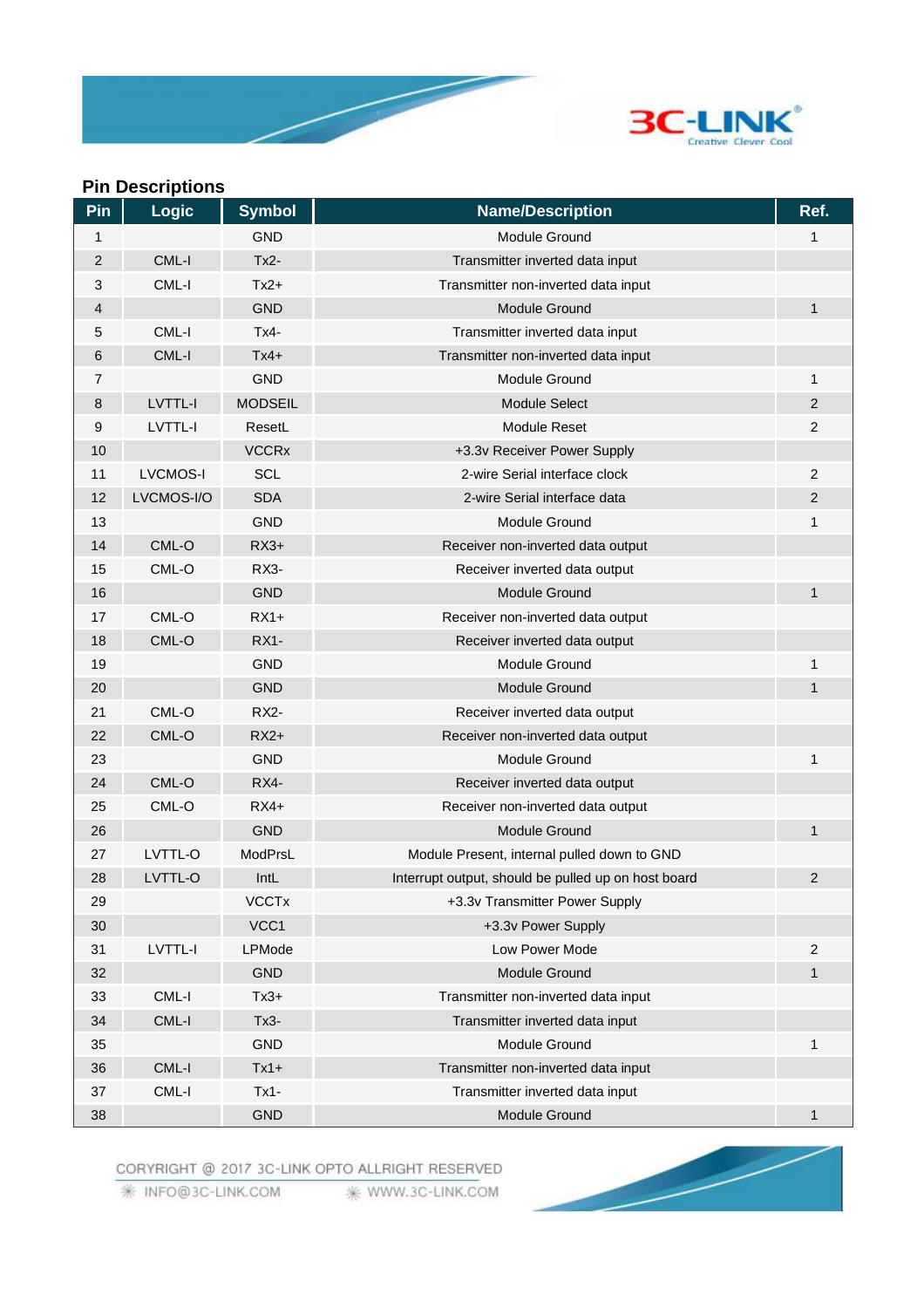

#### **Notes:**

- 1. Module circuit ground is isolated from module chassis ground within the module.
- 2. Open collector; should be pulled up with 4.7k 10k ohms on host board to a voltage between 3.15Vand 3.6V.



**Figure2. Electrical Pin-out Details** 

#### **ModSelL Pin**

The ModSelL is an input pin. When held low by the host, the module responds to 2-wire serial communication commands. The ModSelL allows the use of multiple QSFP modules on a single 2-wire interface bus. When the ModSelL is "High", the module will not respond to any 2-wire interface communication from the host. ModSelL has an internal pull-up in the module.

#### **ResetL Pin**

Reset. LPMode\_Reset has an internal pull-up in the module. A low level on the ResetL pin for longer than the minimum pulse length (t\_Reset\_init) initiates a complete module reset, returning all user module settings to their default state. Module Reset Assert Time (t\_init) starts on the rising edge after the low level on the ResetL pin is released. During the execution of a reset (t\_init) the host shall disregard all status bits until the module indicates a completion of the reset interrupt. The module indicates this by posting an IntL signal with the Data Not Ready bit negated. Note that on power up (including hot insertion) the module will post this completion of reset interrupt without requiring a reset.

#### **LPMode Pin**

3C-LINK QSFP28 SR4 operate in the low power mode (less than 1.5 W power consumption)

This pin active high will decrease power consumption to less than 1W.

#### **ModPrsL Pin**

ModPrsL is pulled up to Vcc on the host board and grounded in the module. The ModPrsL is asserted "Low" when the module is inserted and deasserted "High" when the module is physically absent from the host connector.

#### **IntL Pin**

IntL is an output pin. When "Low", it indicates a possible module operational fault or a status critical to the host system. The host identifies the source of the interrupt by using the 2-wire serial interface. The IntL pin is an open collector output and must be pulled up to Vcc on the host board.

CORYRIGHT @ 2017 3C-LINK OPTO ALLRIGHT RESERVED

**※ INFO@3C-LINK.COM** WWW.3C-LINK.COM

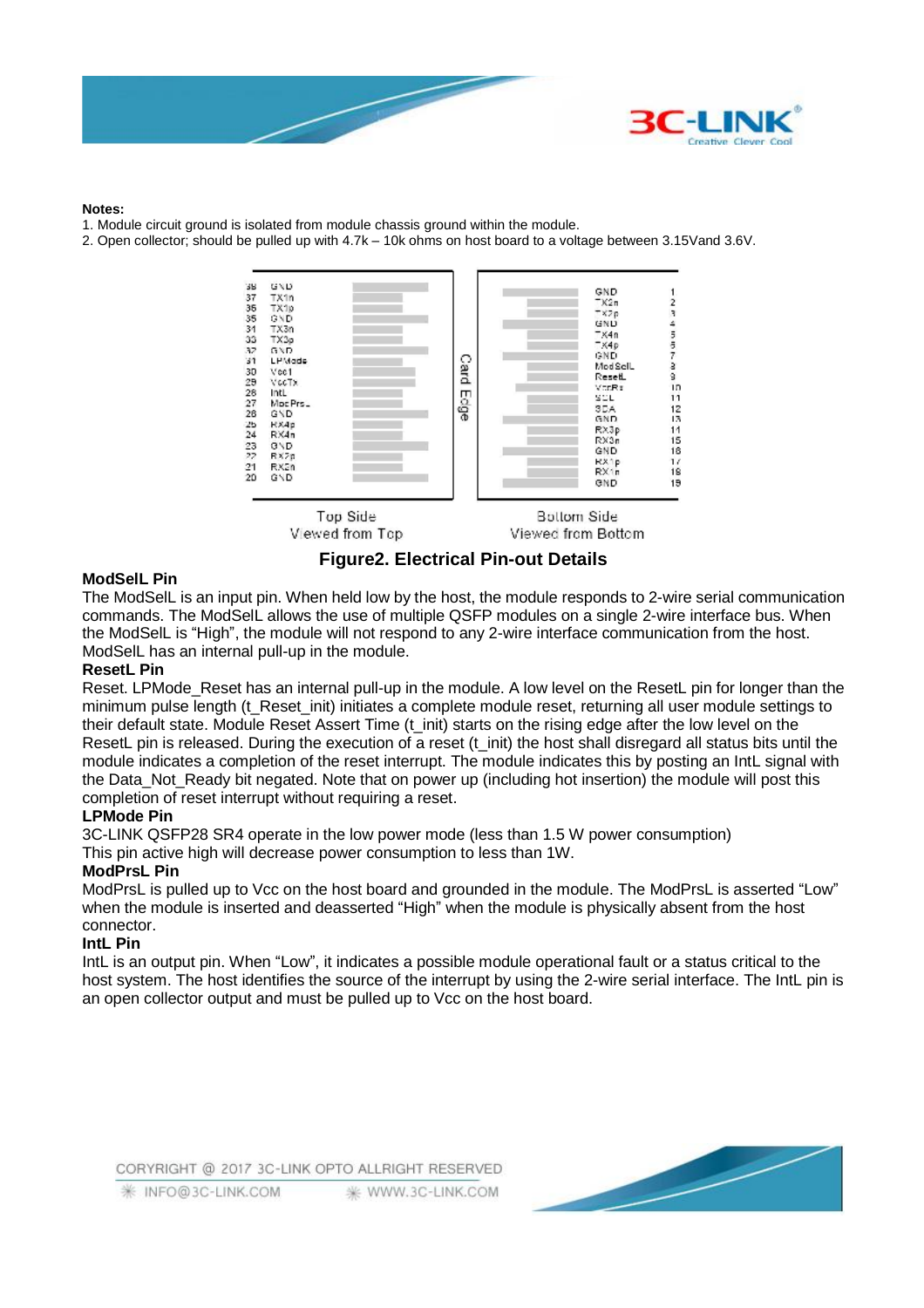

## **Power Supply Filtering**

The host board should use the power supply filtering shown in Figure3.



**Figure3. Host Board Power Supply Filtering** 

# **DIAGNOSTIC MONITORING INTERFACE**

The following digital diagnostic characteristics are defined over the normal operating conditions unless otherwise specified.

| Parameter                                         | Symbol       | <b>Min</b> | <b>Max</b>     | <b>Units</b> | <b>Notes</b>                        |
|---------------------------------------------------|--------------|------------|----------------|--------------|-------------------------------------|
| Temperature<br>monitor<br>absolute error          | DMI_Temp     | $-3$       | $+3$           | degC         | Over operating<br>temperature range |
| voltage<br>Supply<br>monitor absolute error       | DMI_VCC      | $-0.1$     | 0.1            | ٧            | Over full operating<br>range        |
| Channel<br>RX.<br>power<br>monitor absolute error | DMI_RX_Ch    | $-2$       | $\mathfrak{p}$ | dB           |                                     |
| Channel<br>Bias current<br>monitor                | DMI_Ibias_Ch | -10%       | 10%            | mA           |                                     |
| Channel<br>TХ<br>power<br>monitor absolute error  | DMI_TX_Ch    | $-2$       | $\mathfrak{p}$ | dB           |                                     |

#### Notes:

Due to measurement accuracy of different single mode fibers, there could be an additional +/-1 dB fluctuation,

CORYRIGHT @ 2017 3C-LINK OPTO ALLRIGHT RESERVED **/ INFO@3C-LINK.COM 米 WWW.3C-LINK.COM** 

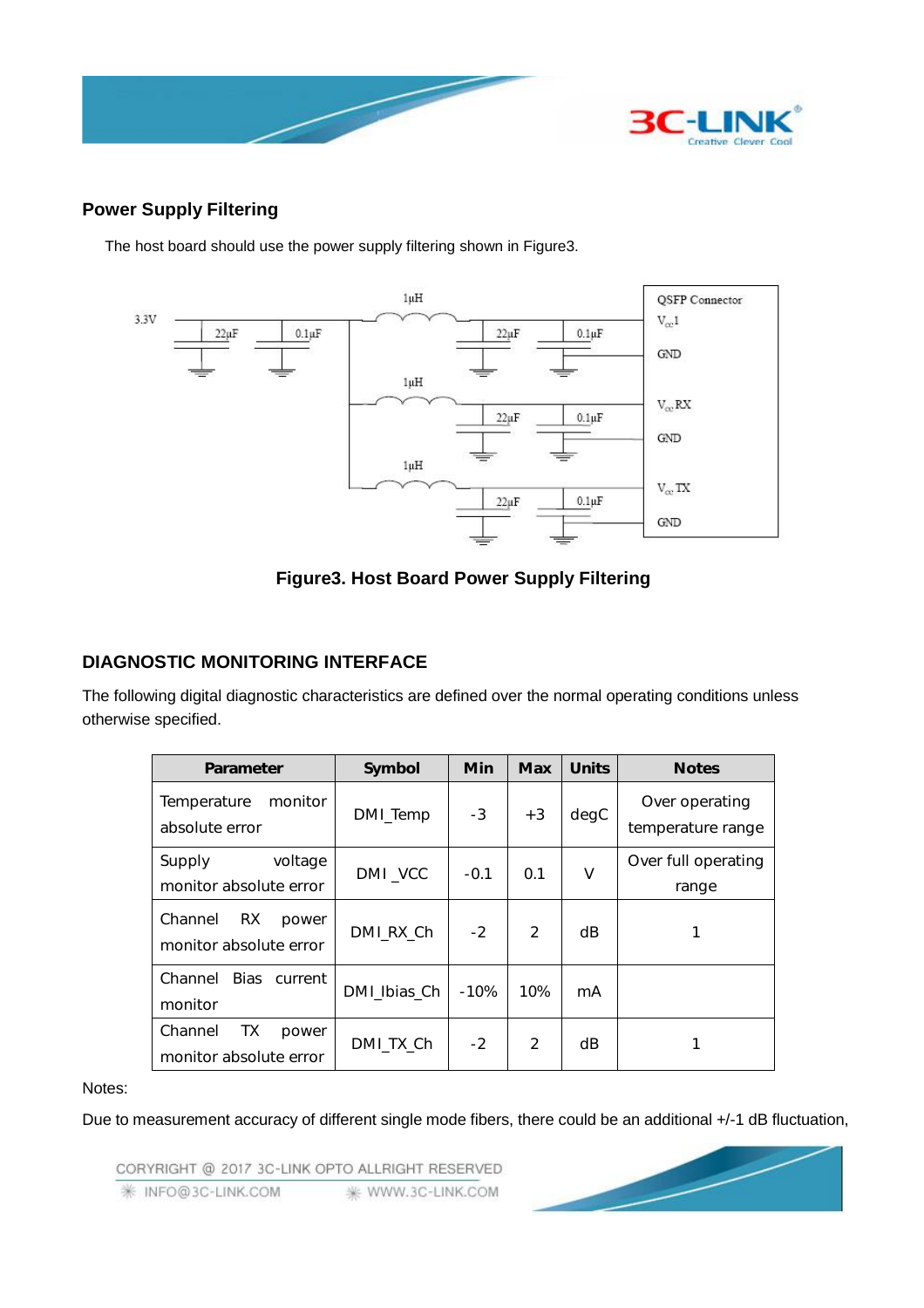

or a +/- 3 dB total accuracy.

Digital diagnostics monitoring function is available on all 3C-LINK QSFP28 LR4. A 2-wire serial interface provides user to contact with module.

The structure of the memory is shown in Figure 5. The memory space is arranged into a lower, single page, address space of 128 bytes and multiple upper address space pages. This structure permits timely access to addresses in the lower page, such as Interrupt Flags and Monitors. Less time critical time entries, such as serial ID information and threshold settings, are available with the Page Select function.

The interface address used is A0xh and is mainly used for time critical data like interrupt handling in order to enable a one-time-read for all data related to an interrupt situation. After an interrupt, IntL, has been asserted, the host can read out the flag field to determine the affected channel and type of flag.

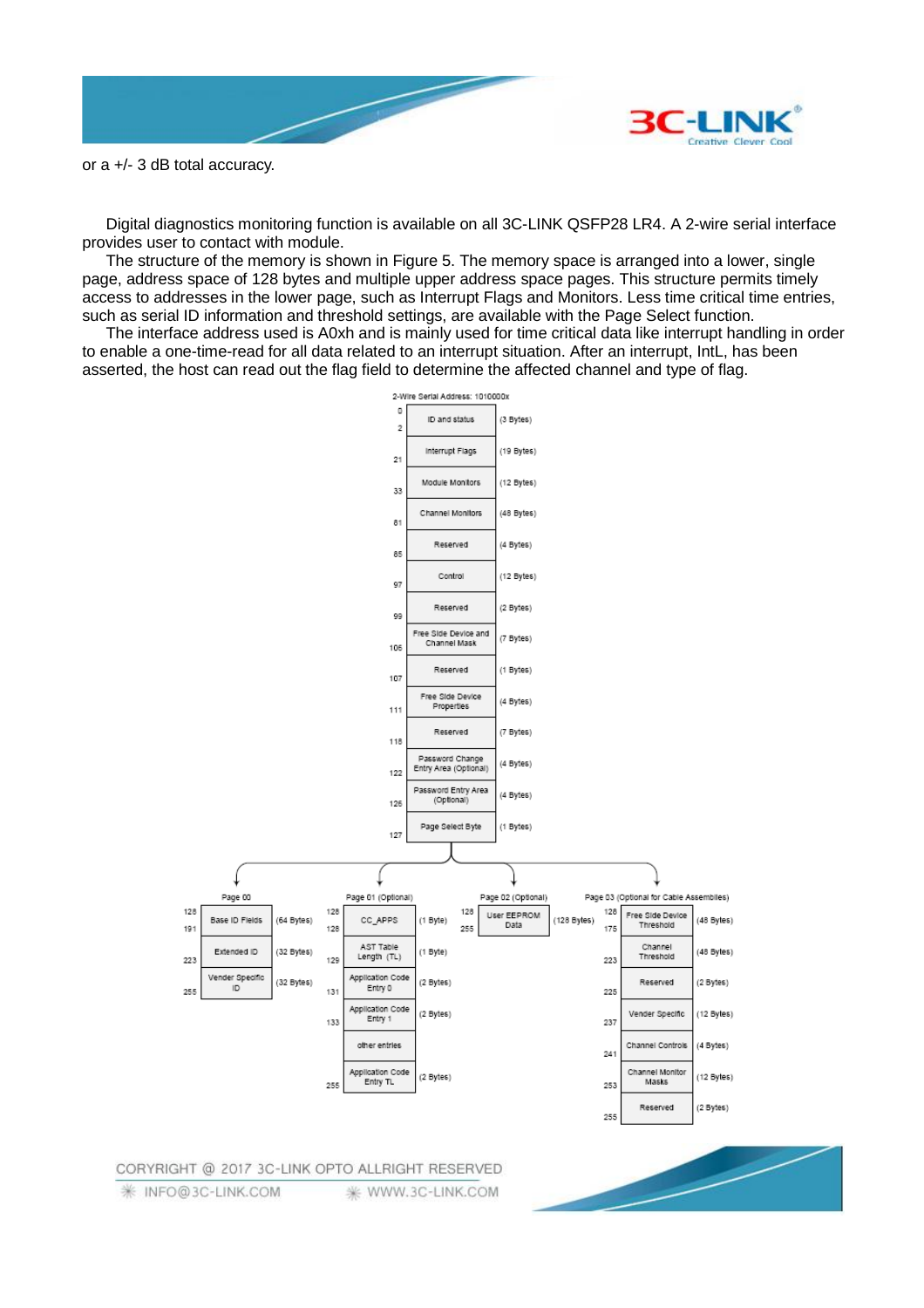

# **Figure5. QSFP Memory Map**

| <b>Byte Address</b> | Description                        | Type       |
|---------------------|------------------------------------|------------|
| Ω                   | Identifier (1 Byte)                | Read Only  |
| 1.2                 | Status (2 Bytes)                   | Read Only  |
| $3-21$              | Interrupt Flags (31 Bytes)         | Read Only  |
| 22-33               | Module Monitors (12 Bytes)         | Read Only  |
| 34 81               | Channel Monitors (48 Bytes)        | Read Only  |
| 82-85               | Reserved (4 Bytes)                 | Read Only  |
| 86-97               | Control (12 Bytes)                 | Read/Write |
| 98-99               | Reserved (2 Bytes)                 | Read/Write |
| 100-106             | Module and Channel Masks (7 Bytes) | Read/Write |
| 107 118             | Reserved (12 Bytes)                | Read/Write |
| 119-122             | Reserved (4 Bytes)                 | Read/Write |
| 123-126             | Reserved (4 Bytes)                 | Read/Write |
| 127                 | Page Select Byte                   | Read/Write |

# **Figure6. Low Memory Map**

| <b>Byte Address</b> | Description                  | Type       |
|---------------------|------------------------------|------------|
| 128-175             | Module Thresholds (48 Bytes) | Read Only  |
| 176-223             | Reserved (48 Bytes)          | Read Only  |
| 224-225             | Reserved (2 Bytes)           | Read Only  |
| 226-239             | Reserved (14 Bytes)          | Read/Write |
| 240-241             | Channel Controls (2 Bytes)   | Read/Write |
| 242-253             | Reserved (12 Bytes)          | Read/Write |
| 254-255             | Reserved (2 Bytes)           | Read/Write |

## **Figure7. Page 03 Memory Map**

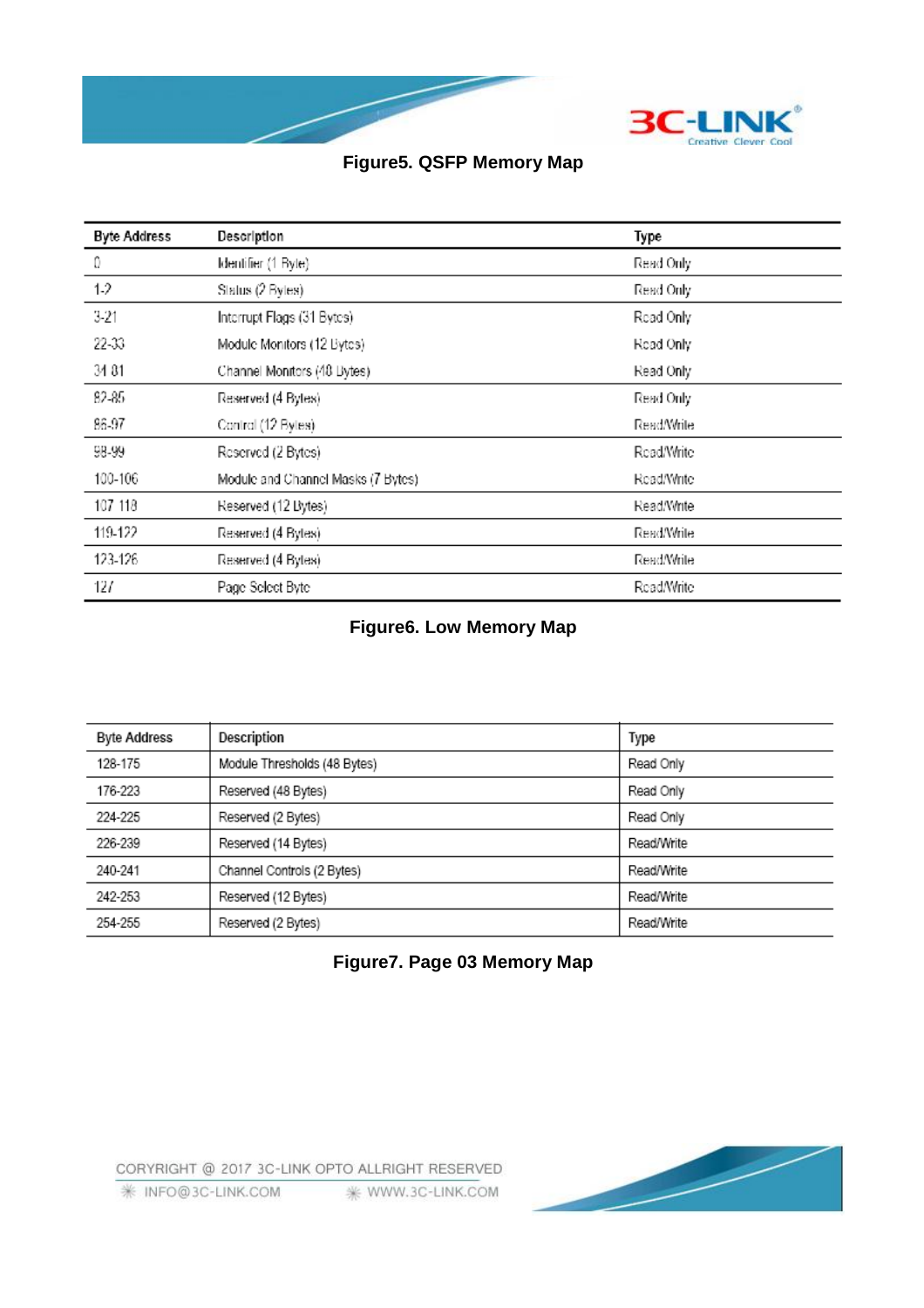

| Address | Name                                    | Description                                                                                                       |
|---------|-----------------------------------------|-------------------------------------------------------------------------------------------------------------------|
| 128     | Identifier (1 Byte)                     | Identifier Type of serial transceiver                                                                             |
| 129     | Ext. Identifier (1 Byte)                | Extended identifier of serial transceiver                                                                         |
| 130     | Connector (1 Byte)                      | Code for connector type                                                                                           |
| 131-138 | Transceiver (8 Bytes)                   | Code for electronic compatibility or optical compatibility                                                        |
| 139     | Encoding (1 Byte)                       | Code for serial encoding algorithm                                                                                |
| 140     | BR, nominal (1 Byte)                    | Nominal bit rate, units of 100 Mbits/s                                                                            |
| 141     | Extended RateSelect Compliance (1 Byte) | Tags for Extended RateSelect compliance                                                                           |
| 142     | Length SMF (1 Byte)                     | Link length supported for SM fiber in km                                                                          |
| 143     | Length E-50 um (1 Byte)                 | Link length supported for EBW 50/125 um fiber, units of 2 m                                                       |
| 144     | Length 50 um (1 Byte)                   | Link length supported for 50/125 um fiber, units of 1 m                                                           |
| 145     | Length 62.5 um (1 Byte)                 | Link length supported for 62.5/125um fiber, units of 1 m                                                          |
| 146     | Length copper (1 Byte)                  | Link length supported for copper, units of 1 m                                                                    |
| 147     | Device Tech (1 Byte)                    | Device technology                                                                                                 |
| 148-163 | Vendor name (16 Bytes)                  | QSFP vendor name (ASCII)                                                                                          |
| 164     | Extended Transceiver (1 Byte)           | Extended Transceiver Codes for InfiniBand <sup>T</sup>                                                            |
| 165-167 | Vendor OUI (3 Bytes)                    | QSFP vendor IEEE vendor company ID                                                                                |
| 168-183 | Vendor PN (16 Bytes)                    | Part number provided by QSFP vendor (ASCII)                                                                       |
| 184-185 | Vendor rev (2 Bytes)                    | Revision level for part number provided by vendor (ASCII)                                                         |
| 186-187 | Wavelength (2 Bytes)                    | Nominal laser wavelength (Wavelength = value / 20 in nm)                                                          |
| 188-189 | Wavelength Tolerance (2 Bytes)          | Guaranteed range of laser wavelength (+/- value) from Nominal wavelength<br>(Wavelength Tol. = value / 200 in nm) |
| 190     | Max Case Temp (1 Byte)                  | Maximum Case Temperature in Degrees C                                                                             |
| 191     | CC_BASE (1 Byte)                        | Check code for Base ID fields (addresses 128-190)                                                                 |
| 192-195 | Options (4 Bytes)                       | Rate Select, TX Disable, TX Fault, LOS                                                                            |
| 196-211 | Vendor SN (16 Bytes)                    | Serial number provided by vendor (ASCII)                                                                          |
| 212-219 | Date code (8 Bytes)                     | Vendor's manufacturing date code                                                                                  |
| 220     | Diagnostic Monitoring Type (1 Byte)     | Indicates which type of diagnostic monitoring is implemented                                                      |
| 221     | Enhanced Options (1 Byte)               | Indicates which optional enhanced features are implemented                                                        |
| 222     | Reserved (1 Byte)                       | Reserved                                                                                                          |
| 223     | CC_EXT                                  | Check code for the Extended ID Fields (addresses 192-222)                                                         |
| 224-255 | Vendor Specific (32 Bytes)              | Vendor Specific EEPROM                                                                                            |

# **Figure8. Page 00 Memory Map**

Page02 is User EEPROM and its format decided by user.

The detail description of low memory and page00.page03 upper memory please see SFF-8436 document.

## **Timing for Soft Control and Status Functions**

CORYRIGHT @ 2017 3C-LINK OPTO ALLRIGHT RESERVED **₩ INFO@3C-LINK.COM** \* WWW.3C-LINK.COM

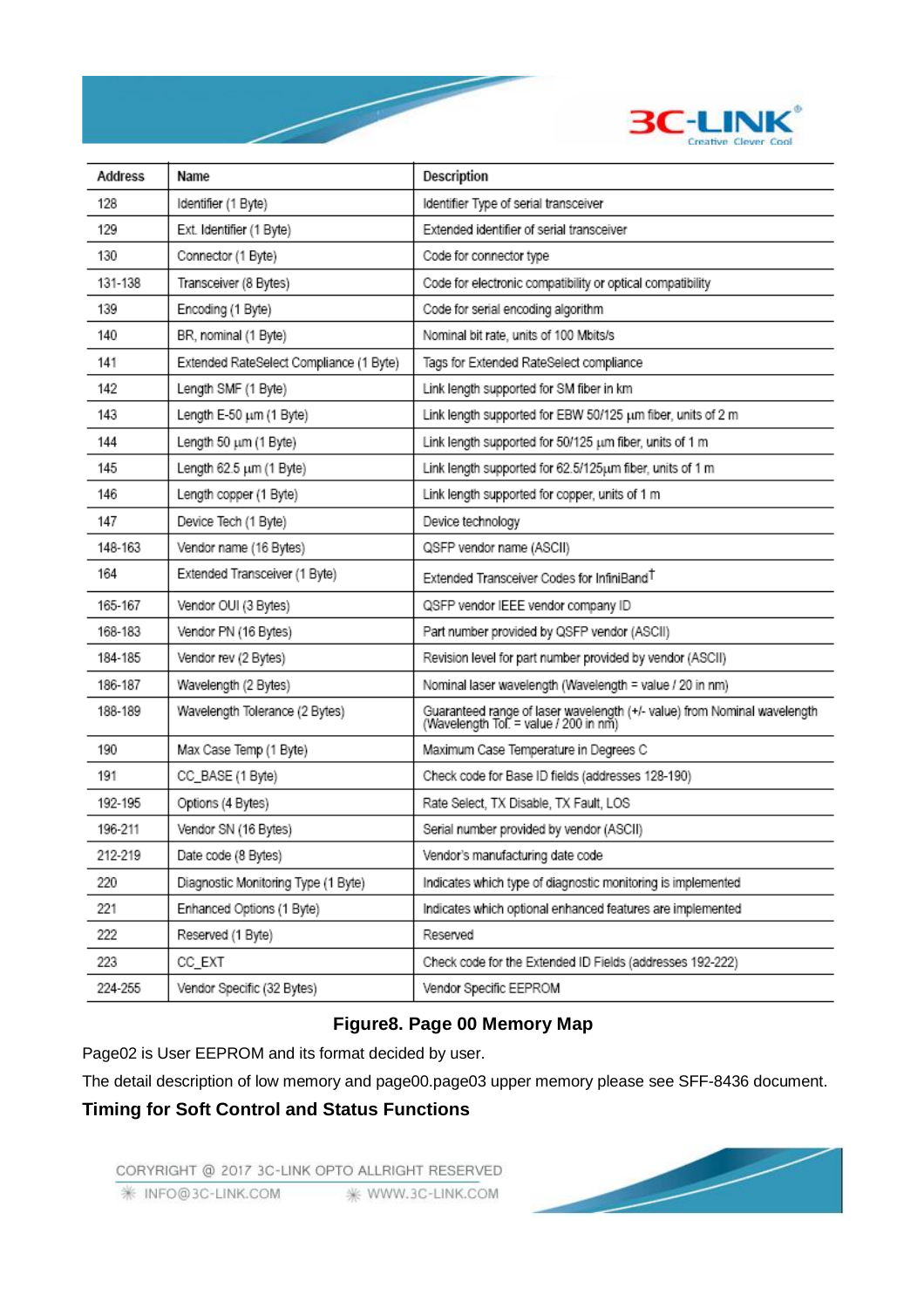

| <b>Parameter</b>                                        | <b>Symbol</b> | <b>Max</b>     | Unit | <b>Conditions</b>                                                                                                                                                     |
|---------------------------------------------------------|---------------|----------------|------|-----------------------------------------------------------------------------------------------------------------------------------------------------------------------|
| Initialization Time                                     | t_init        | 2000           | ms   | Time from power on <sup>1</sup> , hot plug or rising edge of<br>Reset until the module is fully functional <sup>2</sup>                                               |
| <b>Reset Init Assert Time</b>                           | t_reset_init  | $\overline{2}$ | μs   | A Reset is generated by a low level longer than<br>the minimum reset pulse time present on the<br>ResetL pin.                                                         |
| Serial Bus Hardware<br><b>Ready Time</b>                | t_serial      | 2000           | ms   | Time from power on <sup>1</sup> until module responds to<br>data transmission over the 2-wire serial bus                                                              |
| <b>Monitor Data Ready</b><br>Time                       | t_data        | 2000           | ms   | Time from power on <sup>1</sup> to data not ready, bit 0 of<br>Byte 2, deasserted and IntL asserted                                                                   |
| <b>Reset Assert Time</b>                                | t_reset       | 2000           | ms   | Time from rising edge on the ResetL pin until the<br>module is fully functional <sup>2</sup>                                                                          |
| <b>LPMode Assert Time</b>                               | ton_LPMode    | 100            | μs   | Time from assertion of LPMode (Vin:LPMode =<br>Vih) until module power consumption enters<br>lower Power Level                                                        |
| IntL Assert Time                                        | ton_IntL      | 200            | ms   | Time from occurrence of condition triggering IntL<br>until Vout: IntL = Vol                                                                                           |
| IntL Deassert Time                                      | toff_IntL     | 500            | μs   | Time from clear on read <sup>3</sup> operation of associated<br>flag until Vout:IntL = Voh. This includes deassert<br>times for Rx LOS, Tx Fault and other flag bits. |
| <b>Rx LOS Assert Time</b>                               | ton_los       | 100            | ms   | Time from Rx LOS state to Rx LOS bit set and<br>IntL asserted                                                                                                         |
| <b>Tx Fault Assert Time</b>                             | ton_Txfault   | 200            | ms   | Time from Tx Fault state to Tx Fault bit set and<br>IntL asserted                                                                                                     |
| Flag Assert Time                                        | ton_flag      | 200            | ms   | Time from occurrence of condition triggering flag<br>to associated flag bit set and IntL asserted                                                                     |
| <b>Mask Assert Time</b>                                 | ton_mask      | 100            | ms   | Time from mask bit set <sup>4</sup> until associated IntL<br>assertion is inhibited                                                                                   |
| <b>Mask Deassert Time</b>                               | toff_mask     | 100            | ms   | Time from mask bit cleared <sup>4</sup> until associated IntlL<br>operation resumes                                                                                   |
| ModSelL Assert Time                                     | ton ModSelL   | 100            | μs   | Time from assertion of ModSelL until module<br>responds to data transmission over the 2-wire serial<br>bus                                                            |
| ModSelL Deassert Time                                   | toff_ModSelL  | 100            | μs   | Time from deassertion of ModSelL until the module<br>does not respond to data transmission over the 2-wire<br>serial bus                                              |
| Power over-ride or<br><b>Power-set Assert Time</b>      | ton_Pdown     | 100            | ms   | Time from P Down bit set 4 until module power<br>consumption enters lower Power Level                                                                                 |
| Power_over-ride or<br><b>Power-set Deassert</b><br>Time | toff_Pdown    | 300            | ms   | Time from P Down bit cleared <sup>4</sup> until the module<br>is fully functional3                                                                                    |

**Note:**

1. Power on is defined as the instant when supply voltages reach and remain at or above the minimum specified value.

2. Fully functional is defined as IntL asserted due to data not ready bit, bit 0 byte 2 deasserted.

3. Measured from falling clock edge after stop bit of read transaction.

4. Measured from falling clock edge after stop bit of write transaction.

CORYRIGHT @ 2017 3C-LINK OPTO ALLRIGHT RESERVED

₩ INFO@3C-LINK.COM ₩ WWW.3C-LINK.COM

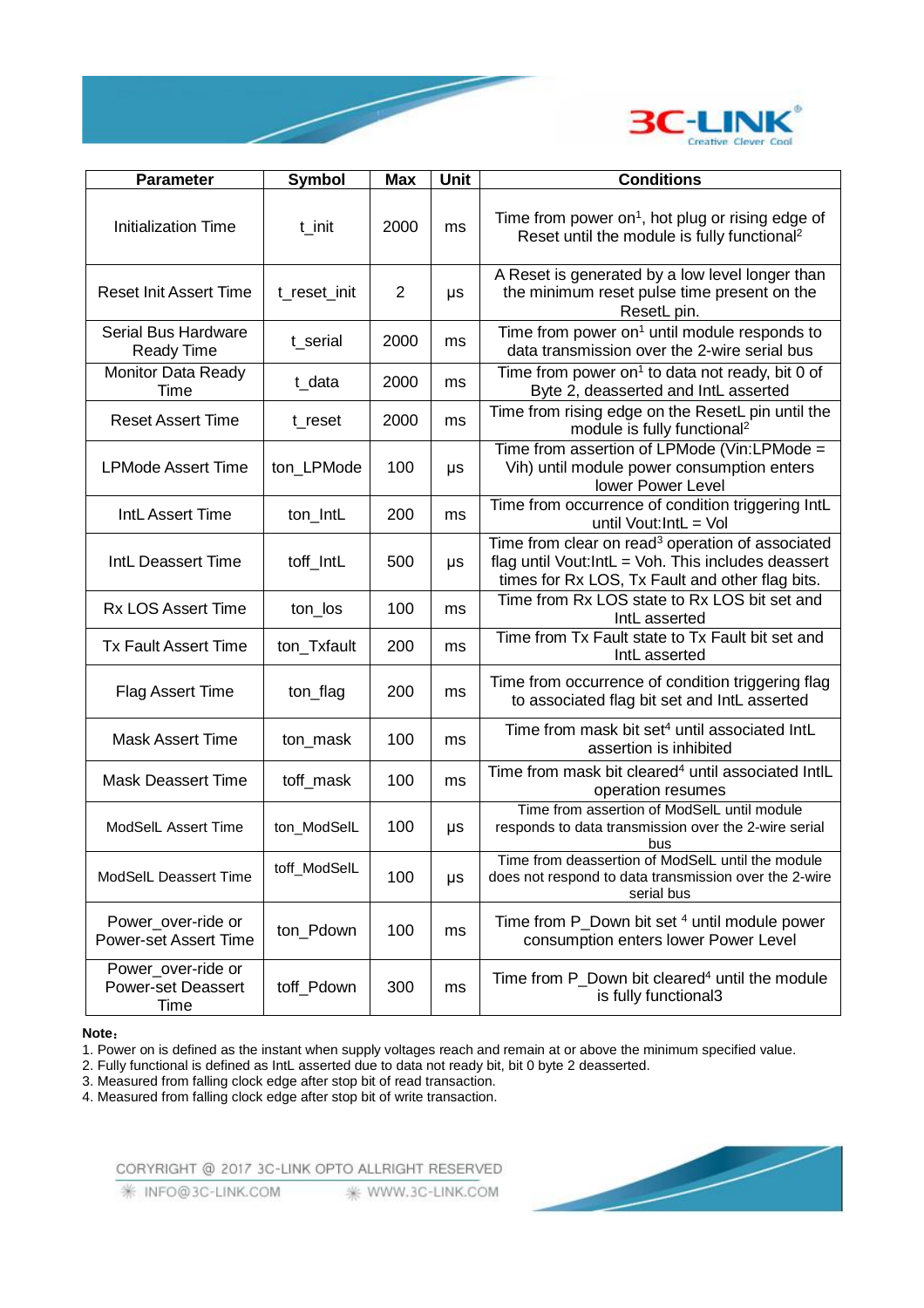

# **Figure9. Timing Specifications**

### **Mechanical Dimensions**





### **Ordering information**

| <b>Part Number</b>                     | <b>Product Description</b>                      |  |
|----------------------------------------|-------------------------------------------------|--|
| 3C-QSFP28-LR4                          | 100GE, QSFP28, 100GBASE-LR4, LAN_WDM 10km       |  |
| <b>References</b><br>1. SFF-8436 QSFP+ | 2. Ethernet 100GBASE-LR4                        |  |
|                                        | CORYRIGHT @ 2017 3C-LINK OPTO ALLRIGHT RESERVED |  |

₩ INFO@3C-LINK.COM <sub>\*</sub> WWW.3C-LINK.COM